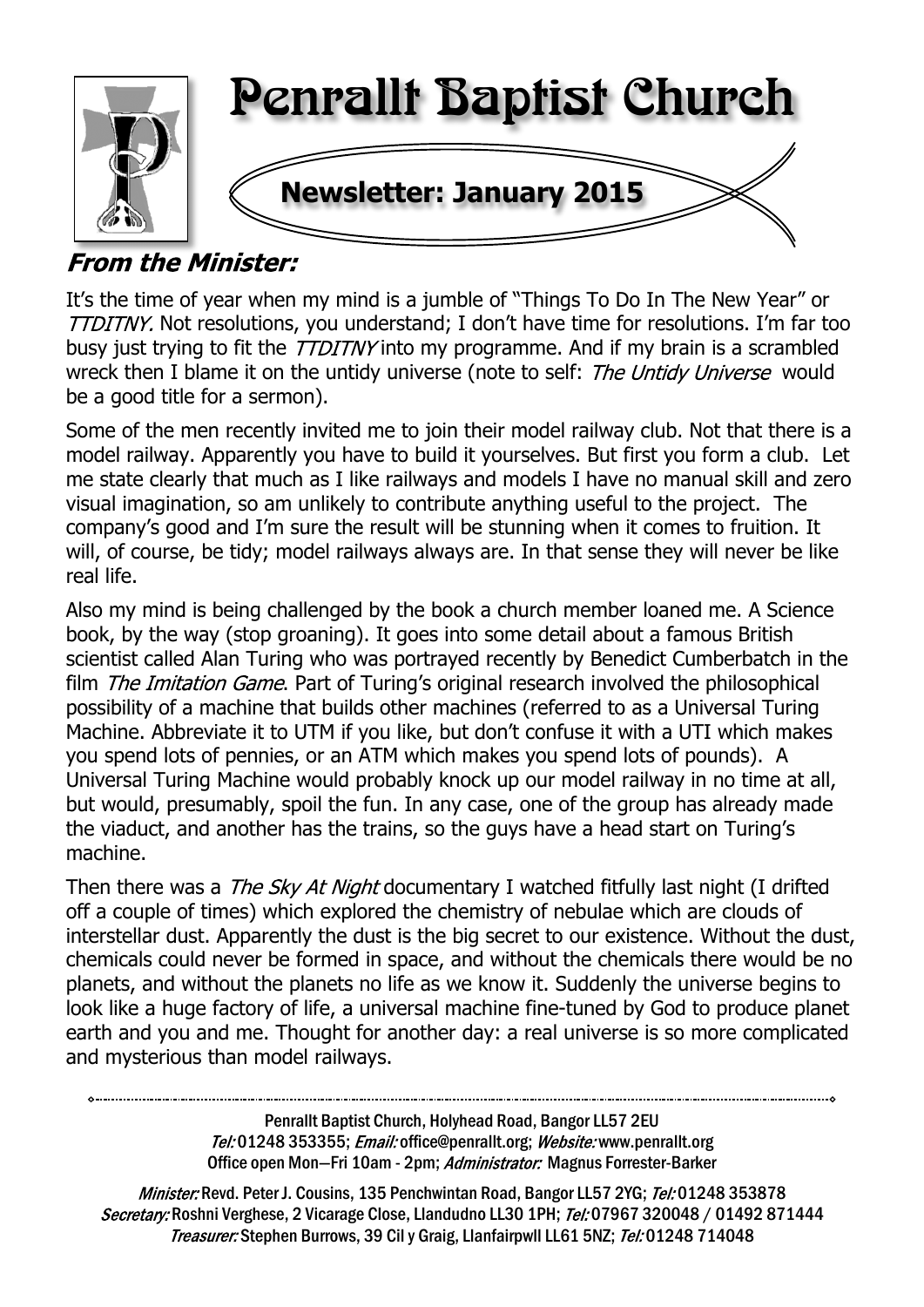Which brings me to a David Attenborough wildlife documentary I watched a few weeks ago. Hearing him enthuse with characteristic exuberance about animals and their behaviour reminded me of something he wrote years ago where he described his refusal to believe in God as a result of the unpleasant and painful aspects of the world. Strange that a man who has made millions by appearing on our televisions telling us that the world is wonderful suddenly finds it a terrible place when you mention God. Apparently he seemed to think that a creator God would only make a tidy universe. In fairness to Attenborough he has moderated his views somewhat in recent years and now admits "I don't think an understanding and an acceptance of the 4 billion-year-long history of life is any way inconsistent with a belief in a supreme being and I am not so confident as to say that I am an atheist."

It's a short step to giving in and admitting that life has purpose and a creator. The scientific conclusion expounded in the book I'm reading insists that chaos and uncertainty are essential to the cosmos, from atom to galaxy. God makes an untidy universe, humans make tidy model railways.

So to get back to my list of *TTDITNY*. At the centre of them is spending as much time as possible with God. The creator is not unknowable. I find him in Jesus and walk with him every day. He illuminates my path, comforts me in my trials, and forgives my failures. 2015 is sure to be an untidy mix of laughter and tears. My befuddled brain may be mercifully distracted by some model making, but more likely it'll be calmed by moments of prayer, quiet reflection, powerful public worship and the love of the Penrallt community.

It's a good place to be. Make sure you join us in our church activities this year. God bless,

Peter

## **Services This Month:**

**4 January**

| T JAHUAI Y         |                                                     |               |  |
|--------------------|-----------------------------------------------------|---------------|--|
| $10:30$ am         | <b>Cleansing Freedom</b>                            | Mark 1:40-45  |  |
| 6:00 <sub>pm</sub> | Communion Service. Holding tight in fright and fear | Joshua 1:1-9  |  |
| 11 January         |                                                     |               |  |
| $10:30$ am         | Improvising a solo in the symphony of forgiveness   | Mark 2:1-12   |  |
| 6:00 <sub>pm</sub> | A flash of light in the depressing darkness:        |               |  |
|                    | a notorious woman sees the light                    | Joshua 2:1-24 |  |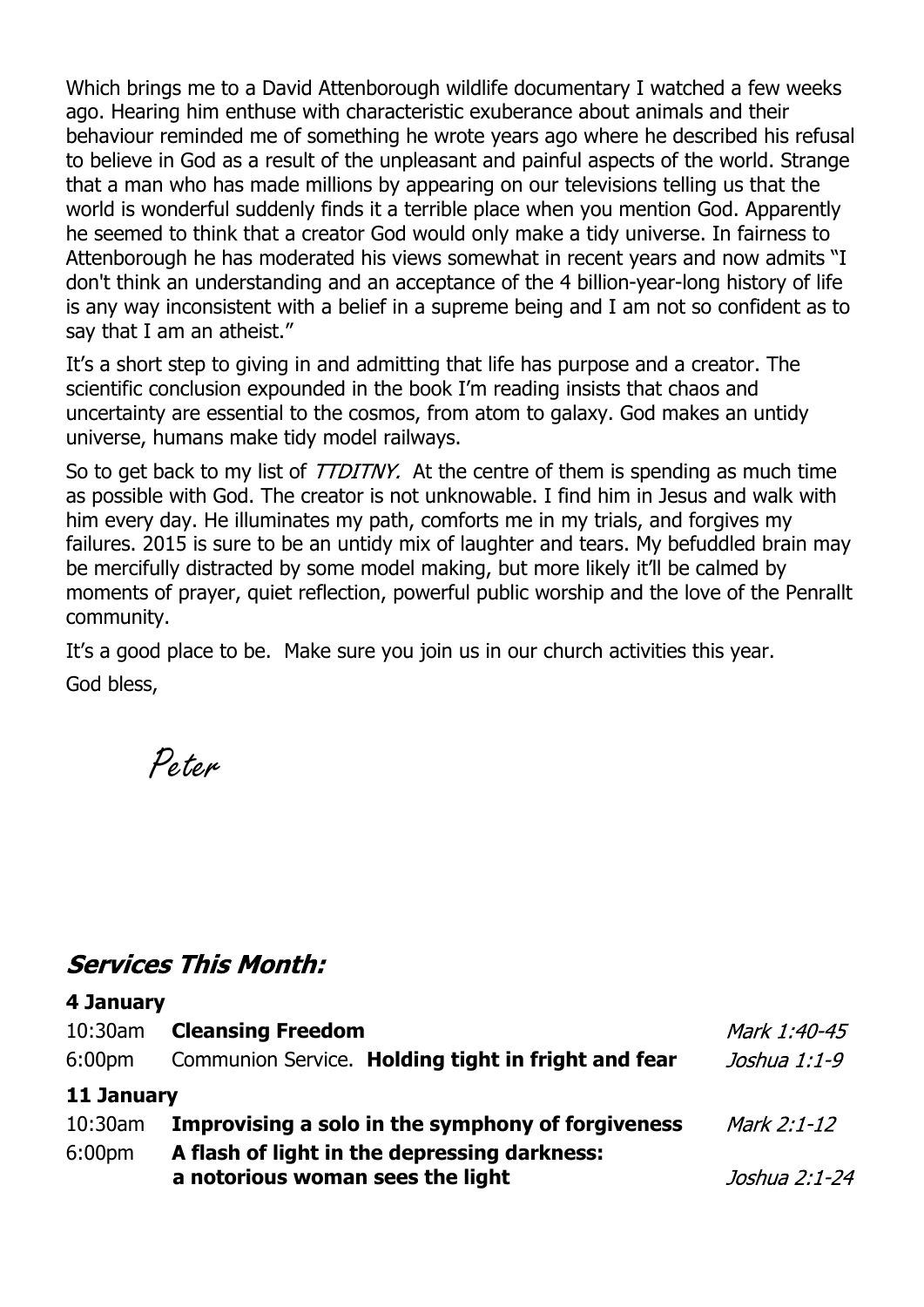## **18 January**

10:30am Communion Service. Mark 2:12-3:12 **True Religion is Welcoming, Celebrating, Liberating and Kind** 6:00pm **Walking in the Miracle** Joshua 3:5-17

### **25 January**

10:30am Speaker: Phil Jump.

6:00pm Speaker: Phil Jump.

#### **Notes:**

- 1. We will be celebrating Communion on the third Sunday of this month not the fourth
- 2. On the 25th the morning service will begin with the children already out in Sunday School with their teachers. They will then come back into the main sanctuary for the close of the service after 11:30am
- 3. There will be a Celebratory Lunch after the service on the 25th to mark the tenth anniversary of the inauguration of the building.

## **Our Speakers in January**

**Peter Cousins** is our minister and is due to be the speaker except where otherwise noted. We look forward to welcoming back **Revd. Phil Jump** who is the Regional Minister of the North Western Baptist Association and a longstanding friend of Penrallt.

## **Faith Café**

Faith Café will resume on Sunday 11th January. This is a free weekly event for students, teenagers and young adults immediately after the evening service. A huge "thank you" to all who have contributed food to Faith Café over the autumn term. It is always much appreciated. If anyone is keen to contribute savouries, cake, bread or cheese in the New Year, please book your slot with Susan.

# **Serving the people of God elsewhere:**

The following members of Penrallt will be preaching or leading services at other churches this month. Please remember them in your prayers.

- Sunday 4 Rob Brook leading a service at St Mary's, Llanfairpwll; Elaine Green leading at Jerusalem Welsh Baptist, Llangoed.
- Sunday 11 Roger Borlace preaching at Menai Bridge Presbyterian.
- Saturday 17 James Goodman leading worship at the George Verwer (OM) event in Llangefni (see Noticeboard for details).
- Saturday 18 James Goodman leading worship at Oasis Church, Beaumaris (George Verwer preaching); Elaine Green leading at Holyhead English Presbyterian.

If you will be ministering to other congregations and would like to be included in this list in future months, please send details to Magnus in the church office.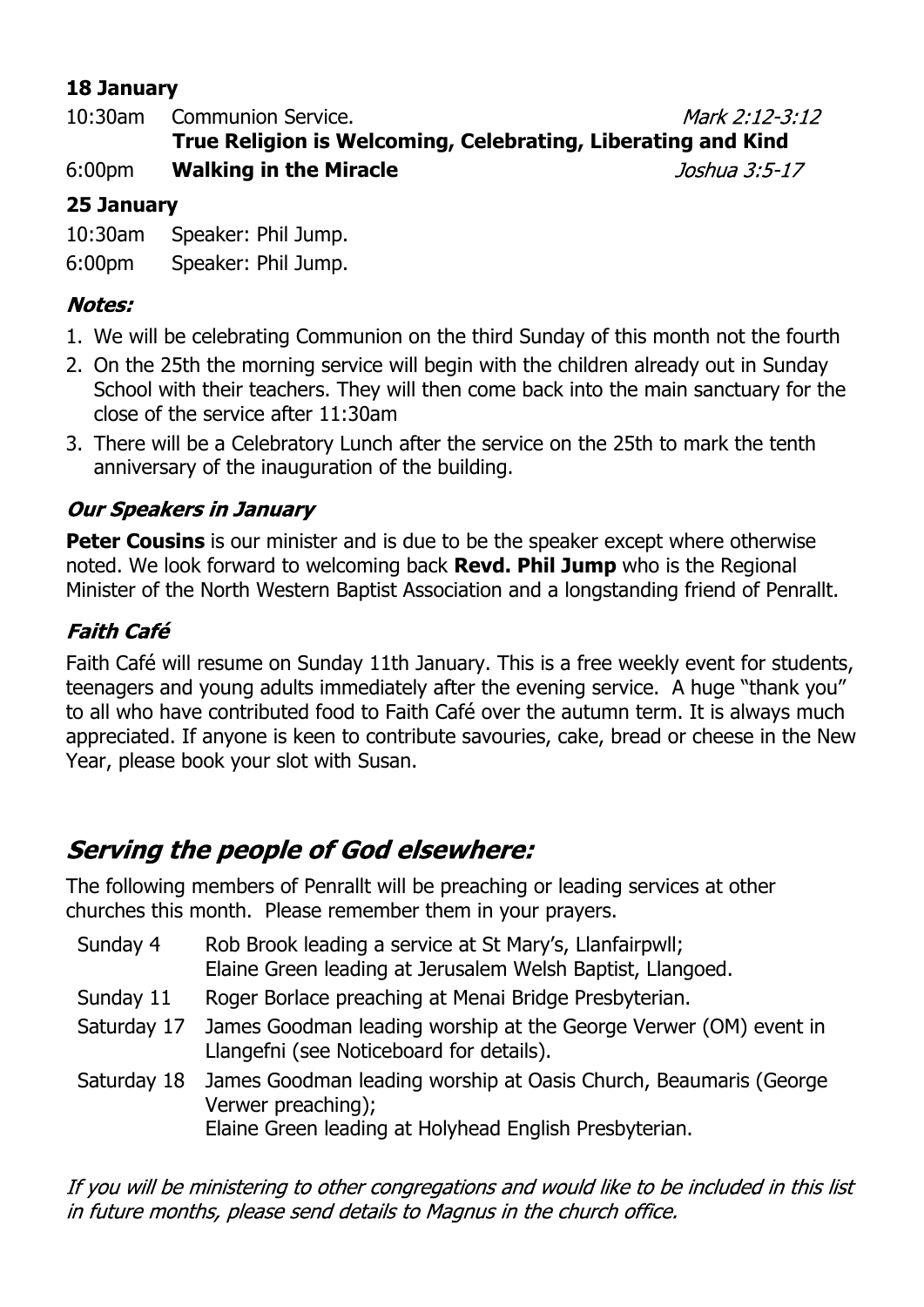# **Dates For Your Diary:**

| <b>Monday 5</b>            | 7:30 <sub>pm</sub> | Church members' meeting.                                                                                                |
|----------------------------|--------------------|-------------------------------------------------------------------------------------------------------------------------|
| <b>Wednesday 7</b>         | 10:30am            | Men's prayer meeting followed by coffee in Options.                                                                     |
| <b>Saturday 10</b>         | 9am-2:30pm         | Street Pastors Roles & Responsibilities training session at<br>Penuel (see <i>Focus</i> at the end of this newsletter). |
|                            | $9:30$ am          | Bible Unzipped at Rhos on Sea URC.                                                                                      |
| <b>Saturday 17</b>         | 6:30 <sub>pm</sub> | Public meeting at Llangefni Town Hall with George<br>Verwer, founder of Operation Mobilisation.                         |
| <b>Monday 19</b>           |                    | Church walk.                                                                                                            |
| <b>Monday 19-Friday 23</b> |                    | Week of Prayer for Christian Unity (see below).                                                                         |
| <b>Friday 23-Sunday 25</b> |                    | Penrallt 10th Anniversary Celebrations.                                                                                 |

Further details of most of these events can be found in the Noticeboard section later in this newsletter.

# **News of People:**

Sadly, **Bernard Malone** died last month. We offer our condolences to Roger and Eve and family. Bernard had only just moved to Anglesey and was settling in well. He was a huge supporter of the Alpha Course and possessed a firm and exuberant faith.

**Lesley Jackson** is suffering from shingles. **Lyn Isak** and **John Gilberthorpe** both spent Christmas in hospital. **Mandy Shanks** is still unwell and being prepared for radiotherapy in February. She is currently at home with her parents. **Iain de Witt** is recovering from surgery last month. **Will Lewis** is waiting for knee replacement surgery. **Peter Cousins** is due to undergo surgery soon.

#### **Children's Birthdays in January:**

| 1st: Ben Thomas | 3rd: Belle Owen      | 18th: Jay Mapatac | 19th: Siân Snyman |
|-----------------|----------------------|-------------------|-------------------|
|                 | 20th: Miriam Harmens | 25th: Amy Owen    |                   |

# **Week of Prayer for Christian Unity:**

We are delighted to participate in the week of Prayer again. Please try and get to at least one of these events. Please note the opening service will be in Penrallt this year. The Friday event in the Catholic church is usually a Taizé style service.

| Monday 19th January  | 7:30pm Opening service at Penrallt                                                     |
|----------------------|----------------------------------------------------------------------------------------|
| Tuesday 20th January | 7:30pm St John's Methodist and Hope Church – at St John's                              |
|                      | Wednesday 21st January 12:30pm Berea Newydd and the Quakers – at Berea Newydd          |
|                      | Thursday 22nd January 7:30pm Penuel/Pendref and Bangor Community Church – at<br>Penuel |
| Friday 23rd January  | 7:30pm Catholics and Anglicans – at Our Lady and St<br>James                           |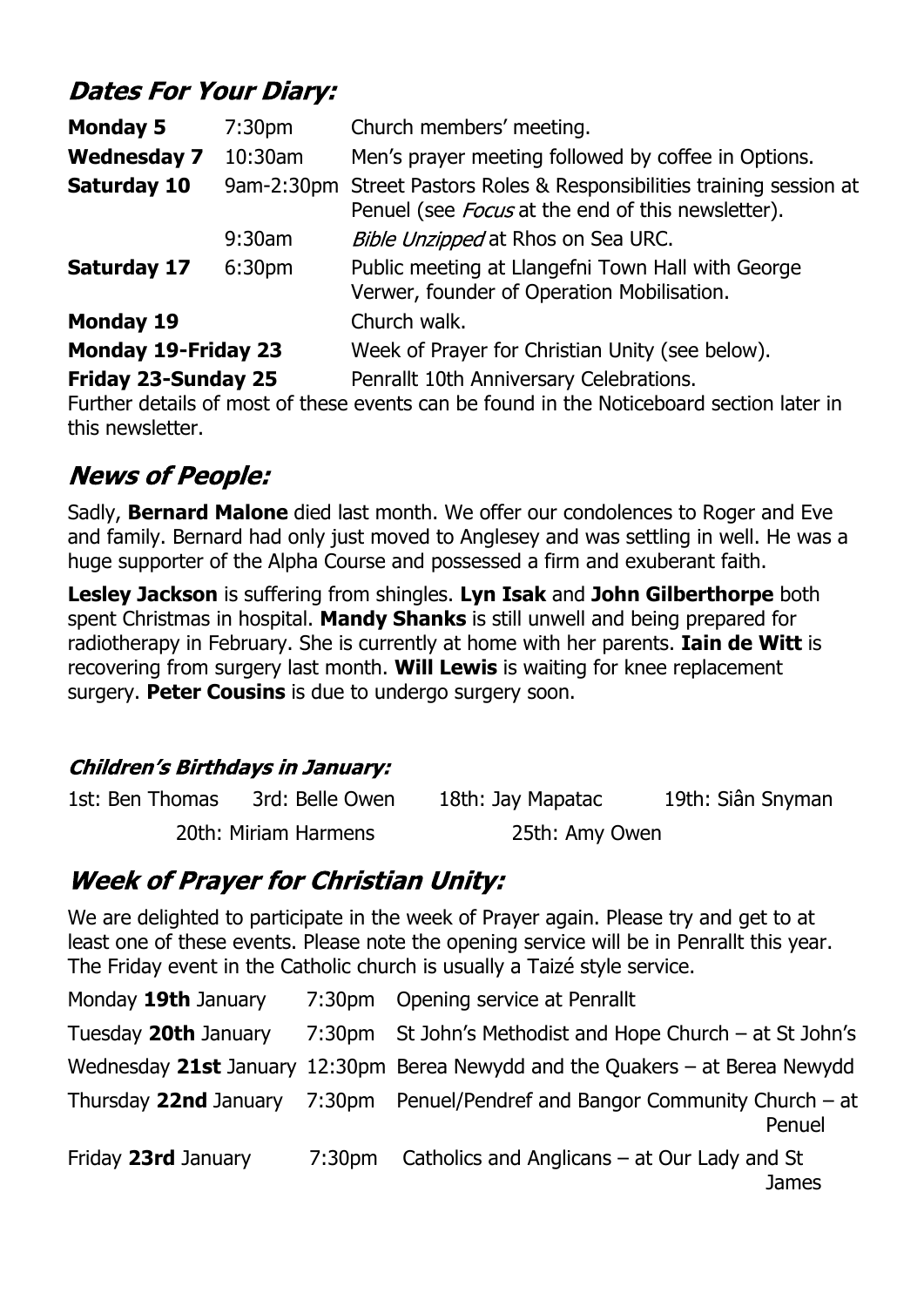# **Weekday Events:**

Please check with the contact people when there are meetings this month.  $HG = Home Group$ 

| <b>Day</b> | Time               | <b>Details</b>                                    | <b>Contacts</b>                            |
|------------|--------------------|---------------------------------------------------|--------------------------------------------|
| <b>Tue</b> | 8:00 <sub>pm</sub> | HG, Nilgiri                                       | Joan Beer (353874)                         |
| <b>Tue</b> | 7:30 <sub>pm</sub> | HG Tyddyn Isaf<br>(Menai Bridge)                  | <b>Magnus Forrester-Barker</b><br>(717570) |
| <b>Wed</b> | 2:00 <sub>pm</sub> | HG, Carers                                        | Carol Morris (208407)                      |
| <b>Wed</b> | 7:30 <sub>pm</sub> | HG, Bethesda                                      | Jon & Deb Stammers (602868)                |
| <b>Wed</b> | 7:30 <sub>pm</sub> | HG, Cymraeg                                       | Owen & Nia Evans (352634)                  |
| <b>Wed</b> | 7:30 <sub>pm</sub> | HG, Maes y Dref (pm)                              | Anne Collis (353173)                       |
| <b>Wed</b> | 7:30 <sub>pm</sub> | HG, Nomads                                        | Susan Cousins (353878)                     |
| <b>Wed</b> | 7:00 <sub>pm</sub> | HG, Students                                      | Delvin Varghese (07528 958150)             |
| <b>Thu</b> | $10:30$ am         | HG, Llanfairpwll (am)                             | Sue & Lawrence Moss (713793)               |
| <b>Thu</b> | 7:30 <sub>pm</sub> | HG, Llanfairpwll (pm)                             | Sue & Lawrence Moss (713793)               |
| <b>Fri</b> | 10:30am-12pm       | <b>Cheeky Monkeys</b><br>(parent & toddler group) | Joan Rymer (713003)                        |
| Fri        |                    | 10:30am-12:30pm HG, Maes y Dref (am)              | Anne Collis (353173)                       |
| <b>Sat</b> | 8:30am             | <b>Prayer Meeting</b>                             |                                            |

# Noticeboard:

#### *◊* **Bible Unzipped**

Saturday 10th January 9:30am-1pm

Bible Unzipped aims to unpack Scripture with those interested in learning more than can be offered in a Sunday sermon. It also equips those leading in the church with some tools for studying and teaching from the Bible. We meet monthly on the second Saturday morning at Rhos-on-Sea URC from 9:30am to 1pm. Each morning includes three sessions which develop a theme through the term. The course is free and we can probably arrange a lift for you (ask Peter). This month: Revelation 1 (taught by Julia), Struggling with Difficult Bible Passages: 1 Samuel 15:1-3 (by Peter), Infallibility and Inerrancy of Scripture (by Rob).

#### **◊ Car Parking**

The car park next door to the church is now pay and display with no special rates for the disabled. Morrisons car park only allows you to park for two hours. We recommend that you use the School of Nursing car park on Sunday mornings. Morrisons say that they switch the cameras off to make the car park available to us on Sunday and weekday evenings after 6pm. (Morrisons is happy for you to park there on Sunday mornings and do your shopping after the service provided you register your car registration number at their information desk beforehand.)

#### **◊ Church Lunch**

We will host a church lunch after the morning service on **Sunday January 4th**. Please bring enough buffet style 'finger food' for yourselves and one or two others.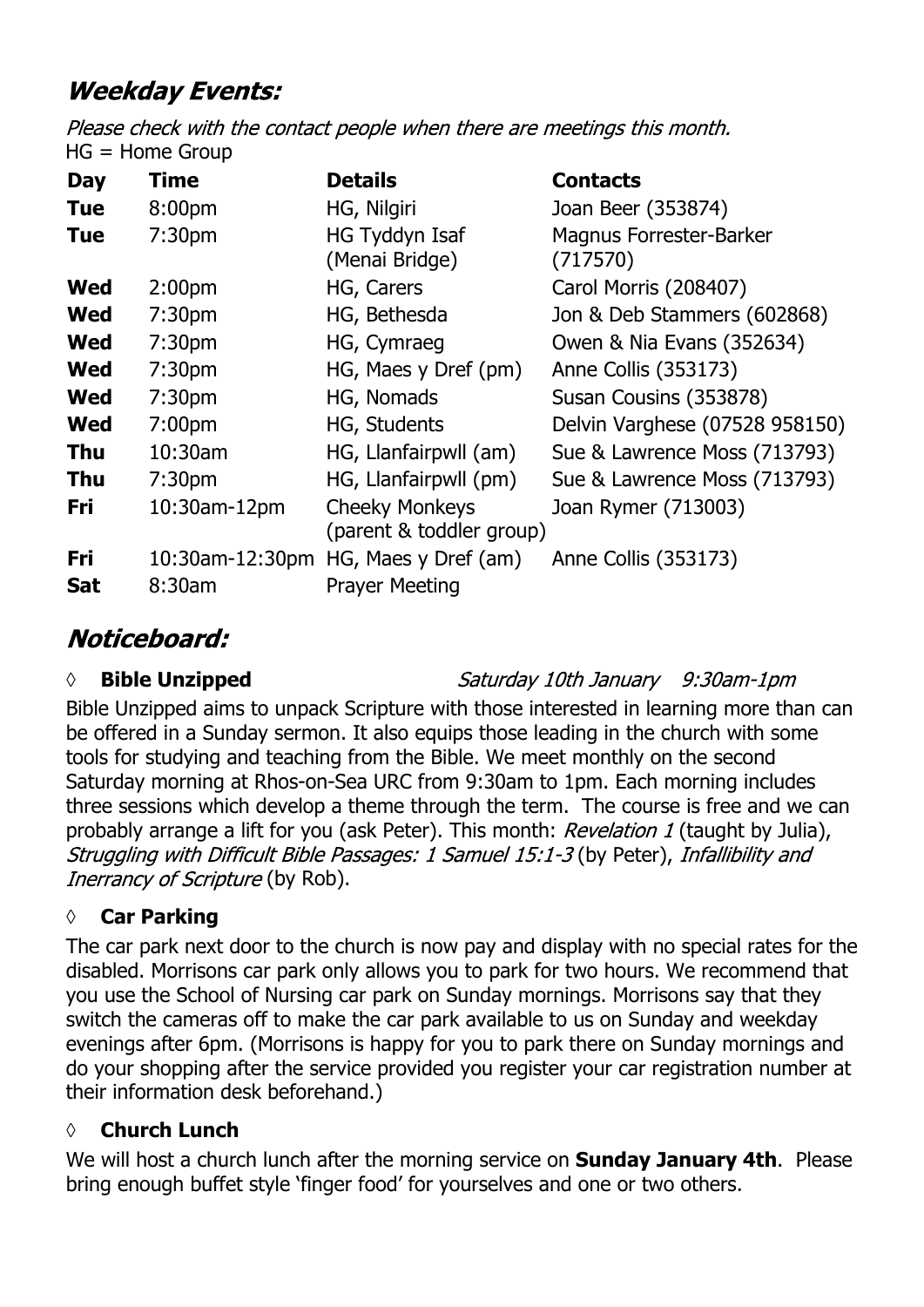#### *◊* **Church Walk**

Mari and Ian Kelso will be leading the walk. Details to follow in the weekly news sheet (contact the office if you would like the information to be emailed directly to you).

## **◊ Getting your prayer life into gear**

We believe in prayer and encourage people to pray. You can send prayer request to our electronic diary via office@penrallt.org (there are also prayer cards in the church porch that you can fill in). Better still, you can receive the prayer diary straight to your inbox every Monday by emailing the office now and requesting to be put on the list. And for more immediate sharing and response in prayer why not search on Facebook for Penrallt Prayer Point and send a request to join our page dedicated to prayer.

### **◊ Homeless in Bangor**

The church's policy is not to give money directly to the homeless in Upper Bangor nor bring them into the church to feed them. You will find brown envelopes in the porch for a gift that will buy meal vouchers which are distributed to the homeless by the Cathedral. So far Penrallt has contributed about £6,000 to this scheme. Our community centre is occupied every day which makes it impossible to create a ministry to the homeless from our building. Lately we have been struggling with aggressive behaviour on the church premises by homeless people and we are having to try to keep the door locked more often. Please respect the church's policy. If you would like to do more to help the homeless we recommend that you contact St Mary's Hostel who are specialized in this ministry. Thank you.

#### **◊ Lecture in Manchester**

The Northern Baptist Learning Community is offering a public lecture: Monday 19th January 2015. Rev'd Dr Clare McBeath with Niall Cooper, Paul Martin and David Walker: Two Sides of the Same Coin: Poverty North and South. Speak to Elaine Green for more details.

#### *◊* **Men's Prayer Meeting** Wednesday 7 January 10:30am

Time spent in prayer will be followed by coffee in Options.

## **◊ Operation Mobilisation Founder on Anglesey**

George Verwer, the founder of Operation Mobilisation has been invited to Anglesey by the Oasis Church. He will be speaking at a public meeting in Llangefni Town hall on Saturday 17th January at 6:30pm (refreshments from 5:30pm). An inspirational speaker, he has a powerful message.

## **◊ Pastoral Help**

If you have pastoral concerns please contact Peter or else one of the other members of the Pastoral Care team:

| Pat Borlace 713146  | Adrienne Ferrada     | Geoff Moore 410582  |
|---------------------|----------------------|---------------------|
| Dave O'Brien 671848 | Judy Stammers 364394 | Helen Thomas 600174 |

#### **◊ The Prayer Room…**

…is open before and after the service for quiet prayer. Penrallt is a place of prayer, so make use of this sacred space.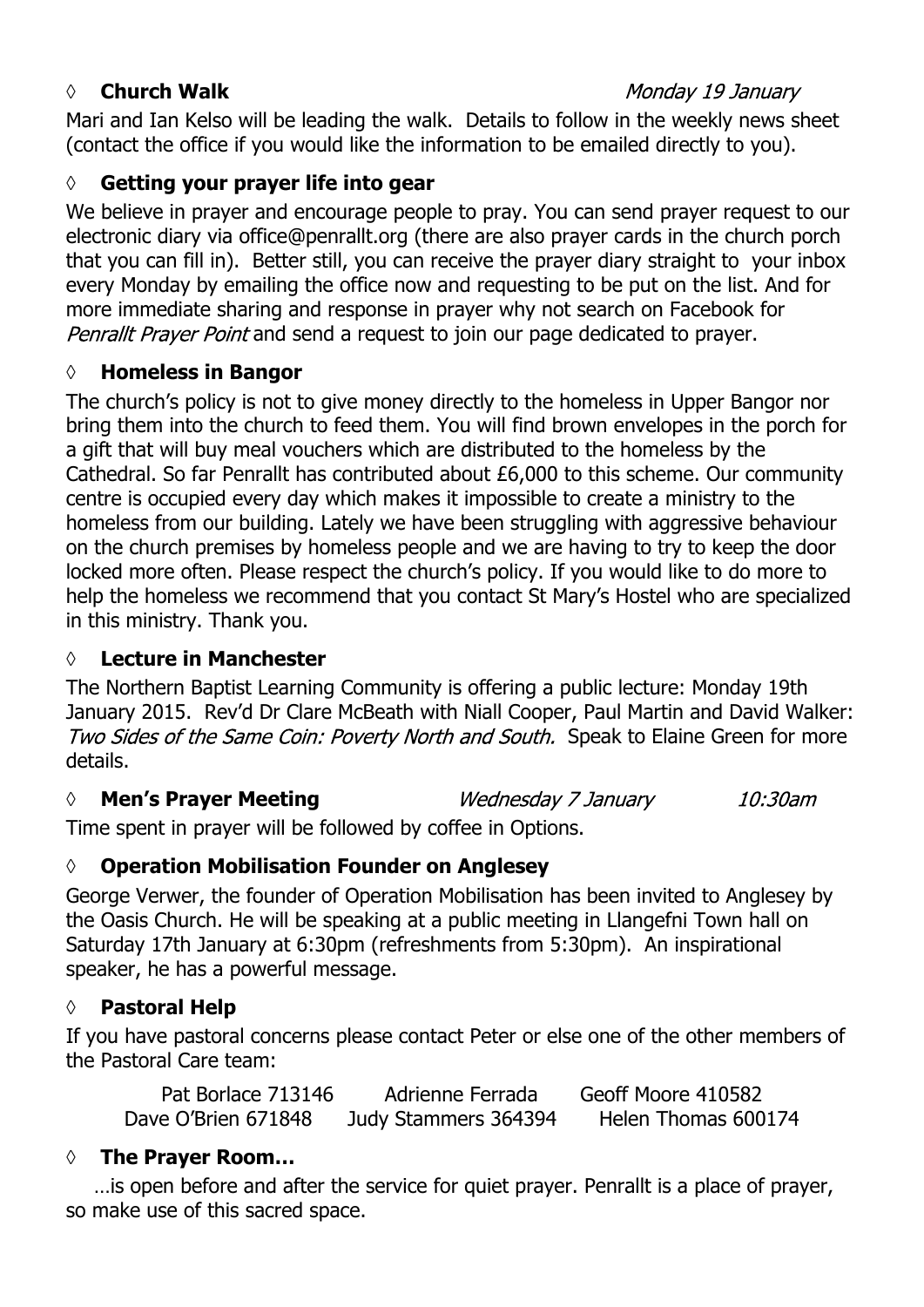# **From the church office:**

# **Penrallt's 10th Anniversary**

This month, as you are well aware of by now, will see us celebrating the 10th anniversary of our building. The dedicated weekend is the 23rd, 24th and 25th January which has been announced several times before. The Friday night will bring in a JAM party — Ceri will be in charge of organising it; please liaise with her regarding the logistics of it all and be prepared to help where needed.

Saturday night we will host the Twmpath with a live band; tickets have been on sale for a while and are limited in number so please buy yours soon to avoid disappointment (they cost £5, or £4 for senior citizens and children aged 10 or over; younger children don't need a ticket). Please will you come with a plate of finger food to share? We will serve hot and cold drinks from the kitchen. Help is needed in the kitchen for setting up and serving food, washing and tidying up and so on.

Sunday services and lunch will celebrate the ten years of Penrallt family life; Phil Jump our Regional Minister will preach at both services. For lunch the church will provide cold meats, cheese, bread, drinks etc. It will be great if you guys can help with salads, cakes and puddings. Again, a team of people will be required in the kitchen to set up, serve lunch, wash and tidy up afterwards. Please let Mari Kelso, our hospitality co-ordinator, know if you can help out in any way at all. She will have a list of jobs to do and food items you can sign up to contribute. Stephen Burrows and Andy Lemon are the deacons responsible for setting up the chapel and the canolfan - there will be a lot of it as Saturday night the chapel needs to be cleared for the dance, the canolfan for food and then put them back to normal ready for Sunday morning. After the Sunday morning service the whole area has to be set up for food where the number could be up to 150 - 200. Once lunch is over the place has to be cleared and set back as normal for the evening service. Please offer your help to Andy or Stephen; unless everyone chips in the weekend is not going to run smooth. Please will you all ring fence the weekend and join in to celebrate together? Prayerfully consider where you can help; even if you are unable to help please attend the events with a thankful heart. We have seen, over the past ten years, Penrallt growing in every which way; let us give thanks for our Lord's numerous blessings. We have seen births, deaths, weddings, baptisms, special events, outreach events, youth work, missions and local ministry - all growing beyond expectations. Let us give thanks to our Father's faithfulness; let us worship Him with serving hearts and ask Him for continued blessings.

God bless

Roshni

**Deadline for next month's newsletter:** Sunday 18 January. Please send information to Magnus (office@penrallt.org; 01248 353355) All notices should be submitted in writing (preferably by email) as early as possible.